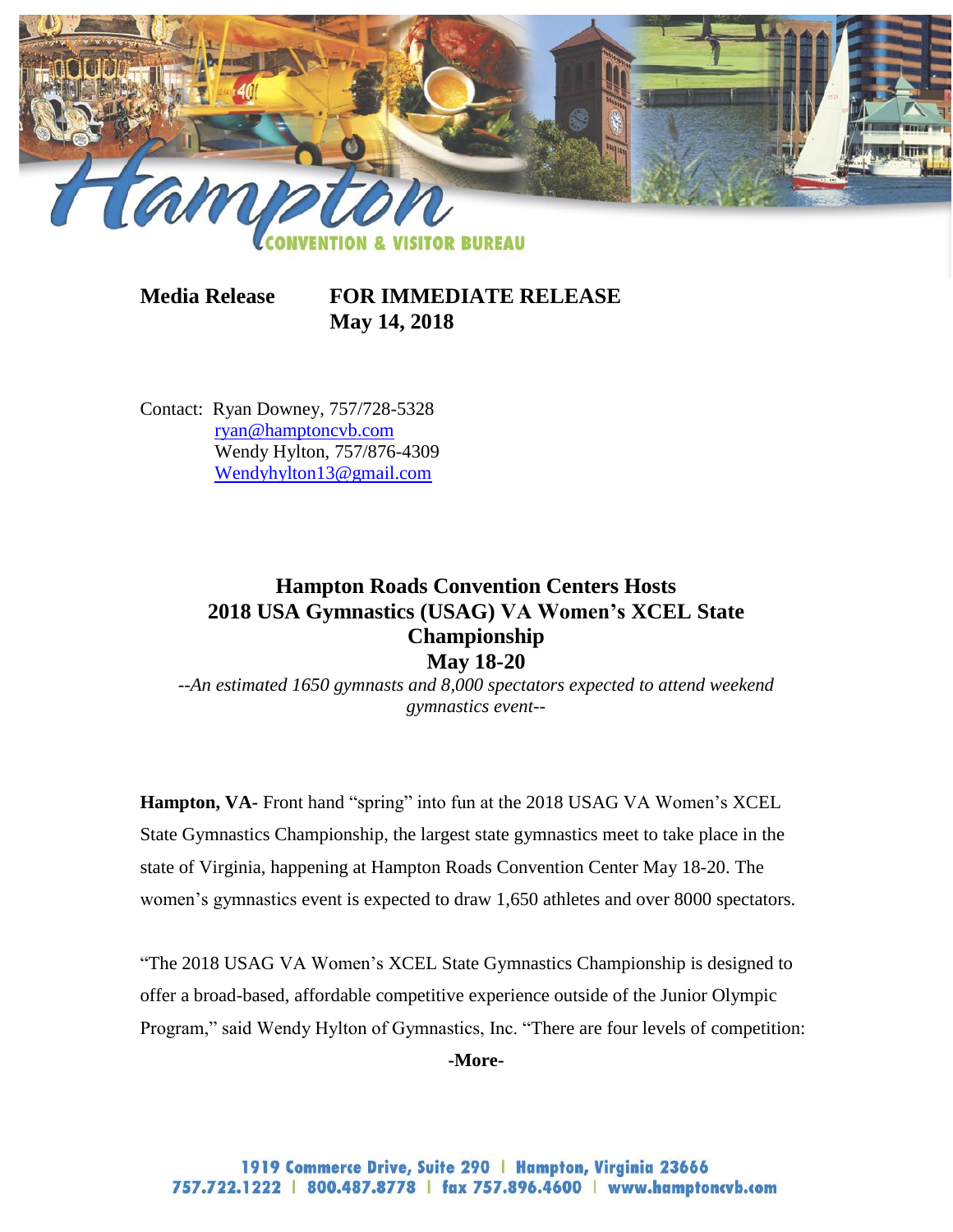Silver, Gold, Platinum, and Diamond. The requirements and competition become harder as the levels progress."

Competition will take place in four events:

### **Balance Beam**

Balance Beam, commonly referred to as "beam," is a gymnastics event in which a narrow wooden beam supported in a horizontal position (approximately four feet above the floor) is used for balancing acts.

# **Floor**

The floor completion is a gymnastic event that consists of various jumps, somersaults, flips, handstands, and more.

# **Vaulting**

Vaulting is a gymnastics event in which the gymnast runs, gathers momentum, and uses a springboard to vault over an apparatus, performing various acrobatic moves while in the air.

# **Uneven Bars**

Uneven bars is a gymnastics event which a routine is completed using different heights

# **2018 USAG VA Women's XCEL State Gymnastics Championship**

# **May 18-20, 2018**

# **Friday, May 18**

# **Gym 1**

Session 1 Silver Level Ages 6 &7, 8-Jr, 8-Sr, 9-Jr1 Stretch- 8:30 a.m. Awards- 11:00 a.m.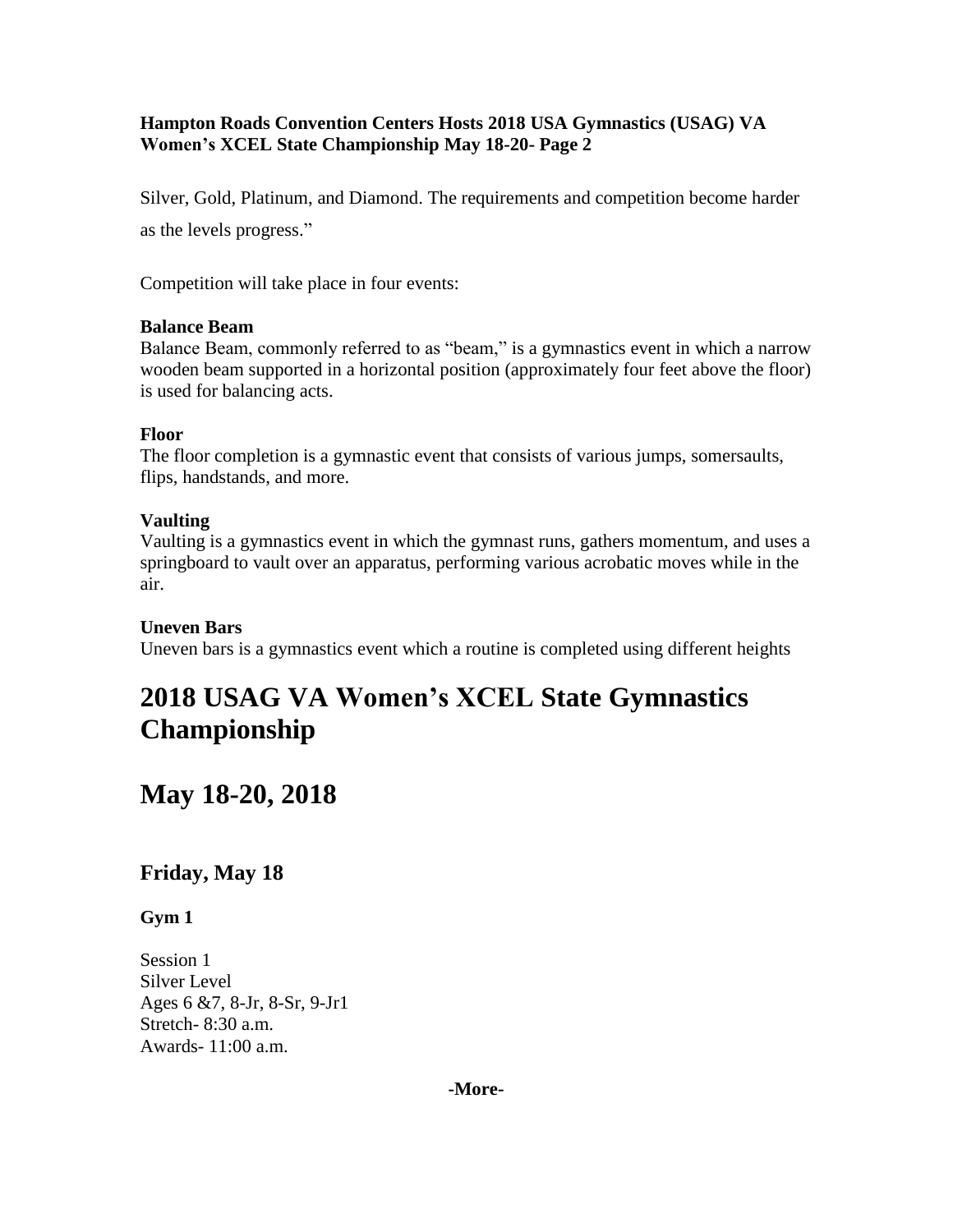Session 2 Silver Level Ages: 9-Jr2, 9-Jr3, 9-Sr1, 9-Sr 2 Stretch- 11:15 a.m. Awards- 1:45 p.m.

Session 3 Silver Level Ages: 10-Jr1, 10-Jr2, 10-Jr3, 10-Jr 4 Stretch- 2:00 p.m. Awards- 4:30 p.m.

Session 4 Silver Level Ages: 10-Sr1, 10-Sr2, 10-Sr3, 11-Jr1 Stretch- 4:45 p.m. Awards- 7:15 p.m.

#### **Gym 2**

Session 1 Gold Level Ages: 8&9, 10-Jr1, 10-Jr2, 10-Sr

Stretch- 9:15 a.m. Awards- 12:15 p.m.

Session 2 Gold Level Ages: 11-Jr1, 11-Jr2, 11-Jr3, 11-Sr1

Stretch- 12:30 p.m. Awards- 3:30 p.m.

Session 3 Gold Level Ages: 11-Sr2, 12-Jr1, 12-Jr2, 12-Jr3

Stretch- 3:45 p.m. Awards- 6:45 p.m.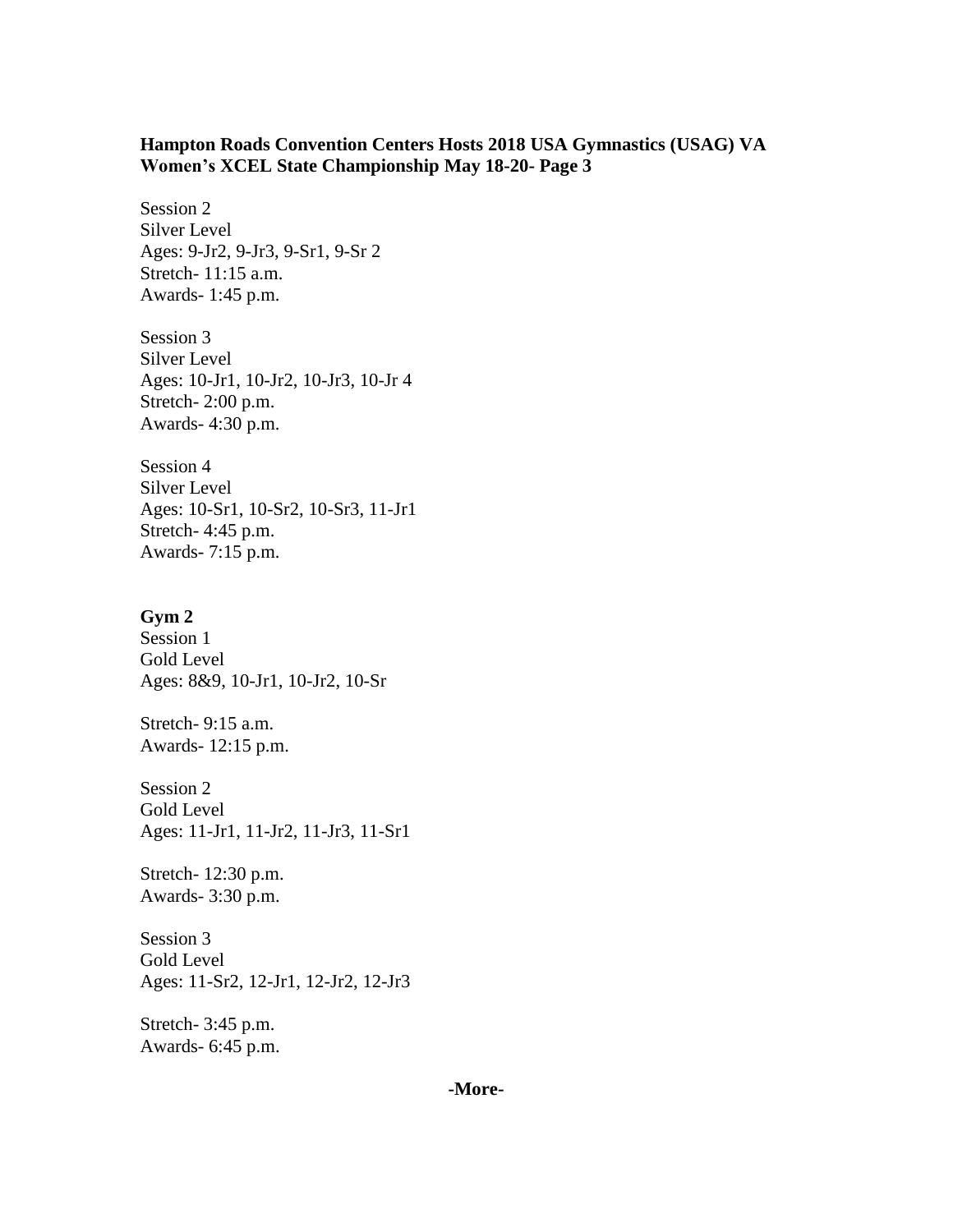# **Saturday, May 19**

## **Gym 1**

Session 5 Silver Level Ages: 11-Jr2, 11-Jr3, 11-Jr4, 11-Sr1 Stretch: 8:00 a.m. Awards: 10:30 a.m.

Session 6 Silver Level Ages: 11-Sr2, 11-Sr3, 12-Jr1, 12-Jr2 Stretch: 10:45 a.m. Awards: 1:15 p.m.

Session 7 Silver Session Ages: 12-Jr3, 12-Sr1, 12-Sr2, 12-Sr3, 13-Jr1 Stretch: 1:30 p.m. Awards: 4:30 p.m.

Session 8 Silver Level Ages: 13-Jr2, 13-Sr, 14-Jr, 14-Sr, 15 & Older

Stretch: 4:45 p.m. Awards: 7:15 p.m.

# **Gym 2**

Session 4 Gold Level Ages: 12-Sr1, 12-Sr2, 12-Sr3, 13-Jr1

Stretch: 8:45 a.m. Awards: 11:45 a.m.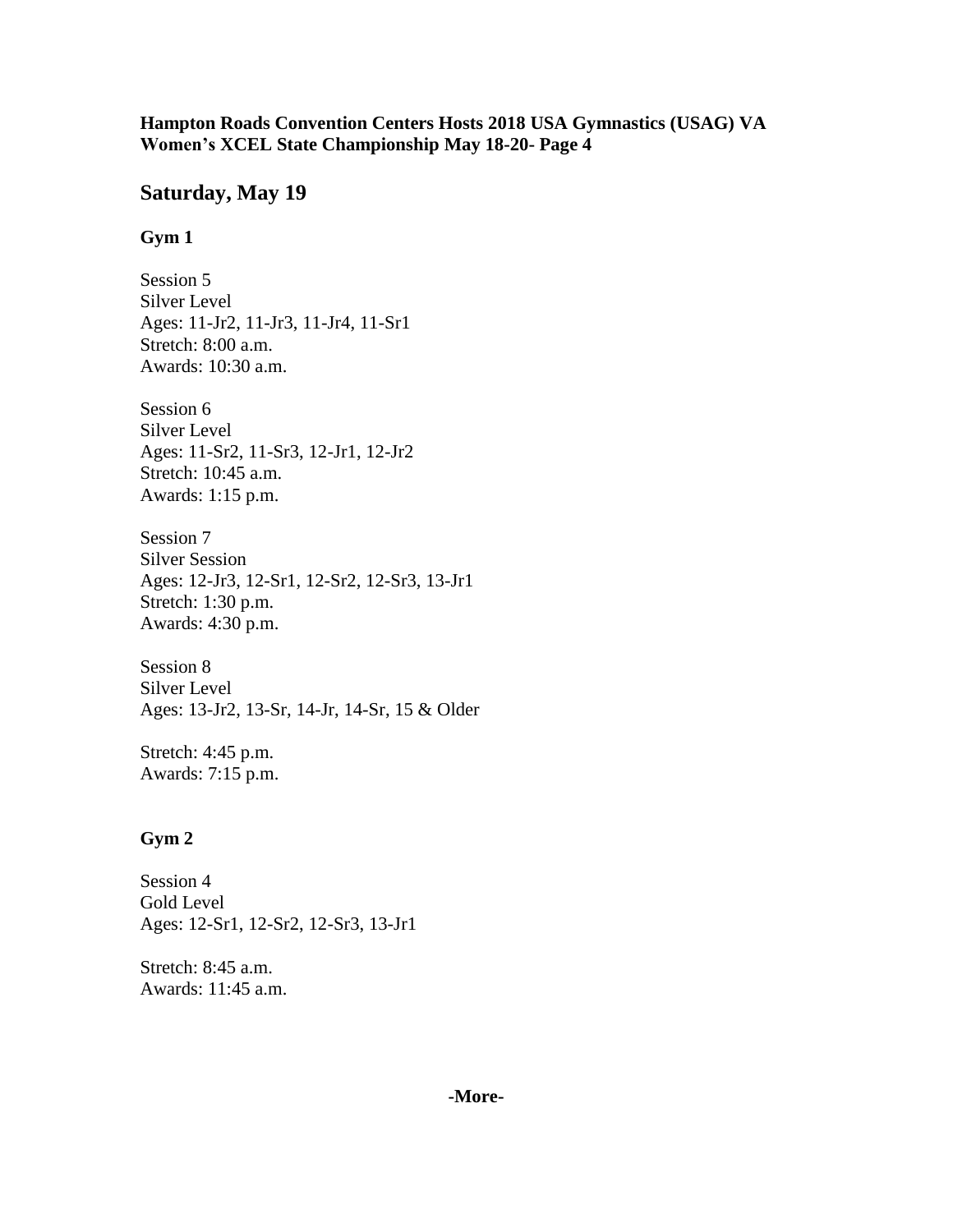Session 5 Platinum Level Ages: 10 & 11, 12-Jr, 12-Sr, 13-Jr1

Stretch: 12:00 p.m. Awards: 3:00 p.m.

Session 6 Platinum Level Ages: 13-Jr2, 13-Sr, 14-Jr1

Stretch: 3:45 p.m. Awards: 6:45 p.m.

# **Sunday, May 20**

#### **Gym 1**

Session 9 Gold Level Ages: 13-Jr2, 13-Jr3, 13-Sr1, 13-Sr2

Stretch: 8:45 a.m. Awards: 11:45 a.m.

Session 10 Gold Level Ages: 13-Sr3, 14-Jr1, 14-Jr2, 14-Sr Stretch: 12:00 p.m. Awards: 3:00 p.m.

Session 11 Gold Level Ages: 15-Jr, 15-Sr, 16, 17 & Older Stretch- 3:15 p.m. Awards- 5:45 p.m.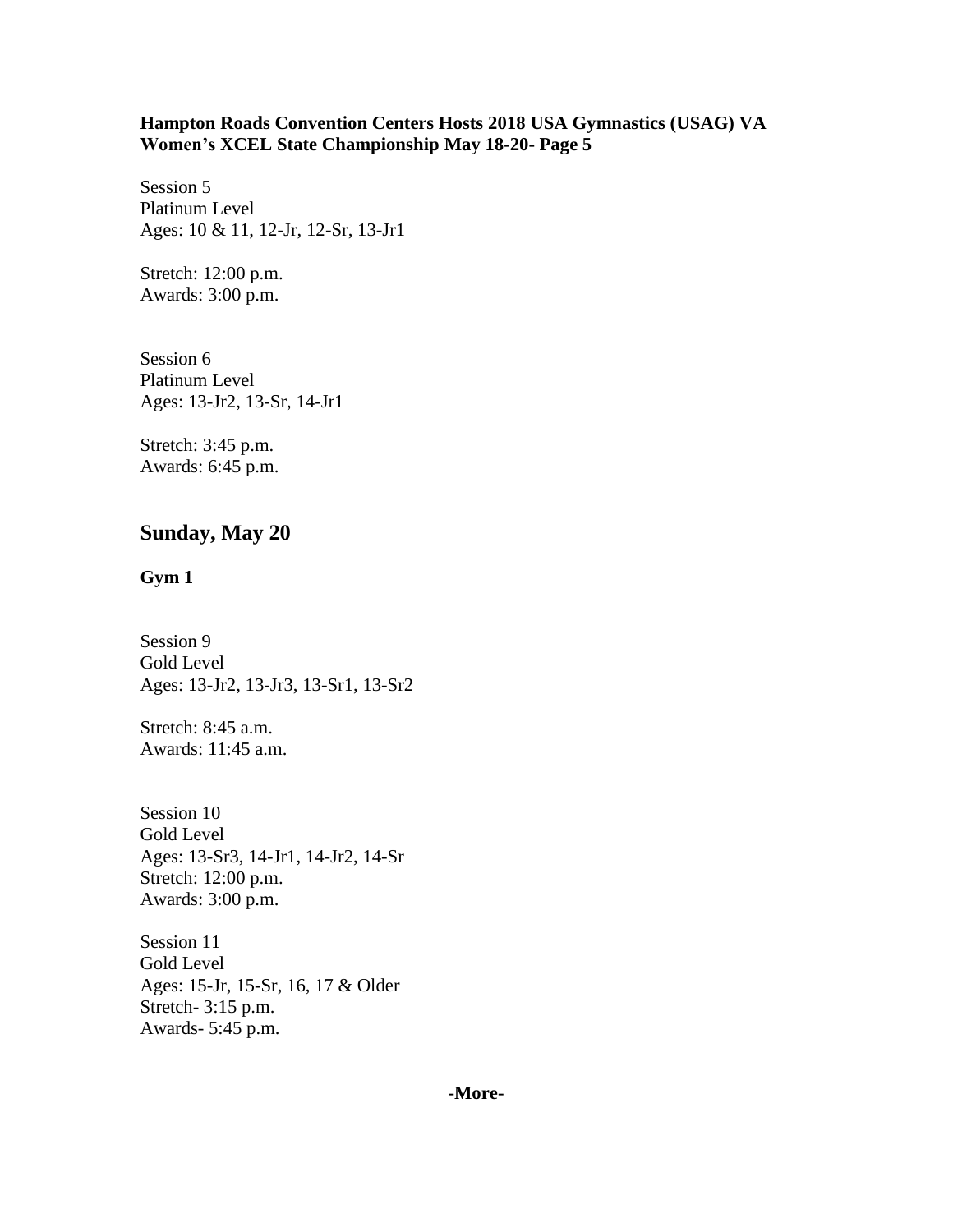### **Gym 2**

Session 7 Platinum Level Ages: 14-Jr2, 14-Sr, 15-Jr Stretch- 8:00 a.m. Awards- 11:00a.m.

Session 8 Platinum Level Ages: 15-Sr, 16, 17, 18 & Older Stretch- 11:15 a.m. Awards- 2:15 p.m.

Session 9 Platinum Level Ages: All Stretch- 2:30 p.m. Awards- 6:15 p.m.

# **Hours**

**Friday, May 18 12:00 p.m. – 9:00 p.m. Saturday, May 19 7:00 a.m. – 9:00 p.m. Sunday, May 20 7:00 a.m. – 7:30 p.m.**

# **Cost**

| <b>Adults</b>            | \$10 Day, \$20 Weekend |
|--------------------------|------------------------|
| <b>Children under 12</b> | Free                   |
| <b>Seniors</b>           | \$5 Day, \$10 Weekend  |

Hampton Roads Convention Center 1610 Coliseum Drive Hampton, VA 23666 757/723-4966

**-More-**